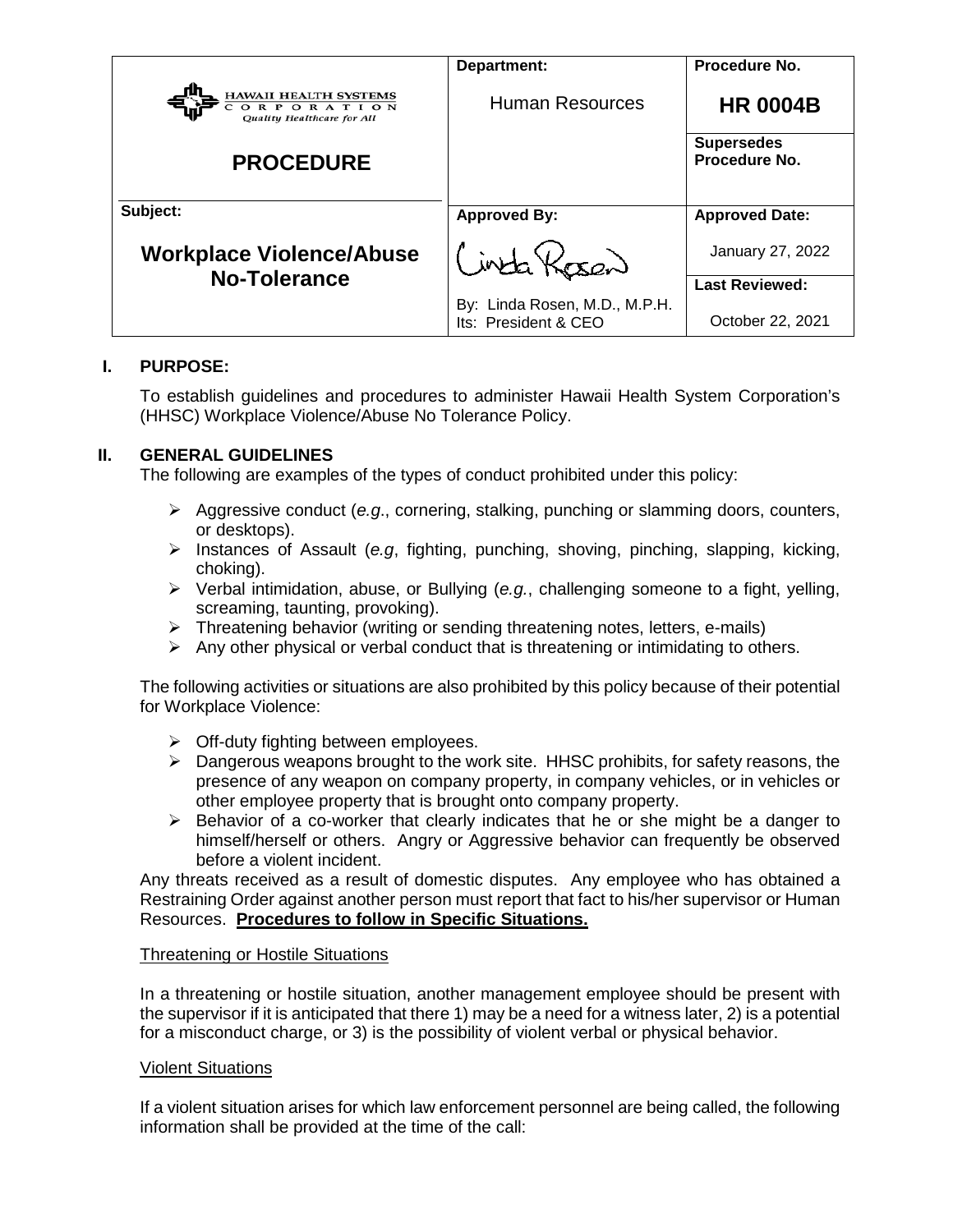- The location of the incident.
- The nature of the incident.
- A physical description of the perpetrator.
- Descriptions and license numbers of any vehicles involved.
- The name of the individual who will meet/escort the law enforcement personnel when they arrive at the location.

After law enforcement personnel have been called, a determination must be made whether to evacuate the facility. If the situation allows, the supervisor should contact the following to aid in the evacuation decision:

- Building security, if available.
- A higher-level manager responsible for the facility.
- Human Resources.

### Hostage Situations

If a hostage has been taken or the perpetrator is armed, employees must **not** attempt to 1) disable or disarm the perpetrator, 2) negotiate, or 3) set off any audible alarms. Employees must prevent entrance to the facility or area by others, if possible. Law enforcement personnel will assume control of the situation upon their arrival and will establish a command post in or near the facility.

### **III. REPORTING PROCESS**

Depending on the severity of the threat, management must determine a course of action from the following list (not necessarily in the order presented):

- Report the incident to Human Resources, then, after conferring, settle the matter locally.
- Contact the next level of supervision for discussion and resolution.
- In emergency situations, contact:
	- Security guards for the building, if available, for assistance.
	- Outside law enforcement agencies for assistance.

In all cases, all incidents shall be reported to Human Resources and to the Regional CEO's/Administrator's Office.

### **IV. INVESTIGATION PROCESS**

When incidents of Workplace Violence or threats of Workplace Violence occur, once it is safe to do so, management shall do an initial review to establish if there is sufficient cause for Human Resources to conduct a detailed investigation. This includes obtaining and/or determining the following:

- The exact statements (threats) or misconduct of the involved parties.
- Identities and statements of witnesses.
- The victim's version of the incident.
- The offender's version of the incident.
- The offender's past overall record.
- Any mitigating circumstances.
- Any aggravating circumstances.
- The offender's intent.
- Who in the workplace best knows the offender.
- The victim's past record, if any, of making unsubstantiated complaints.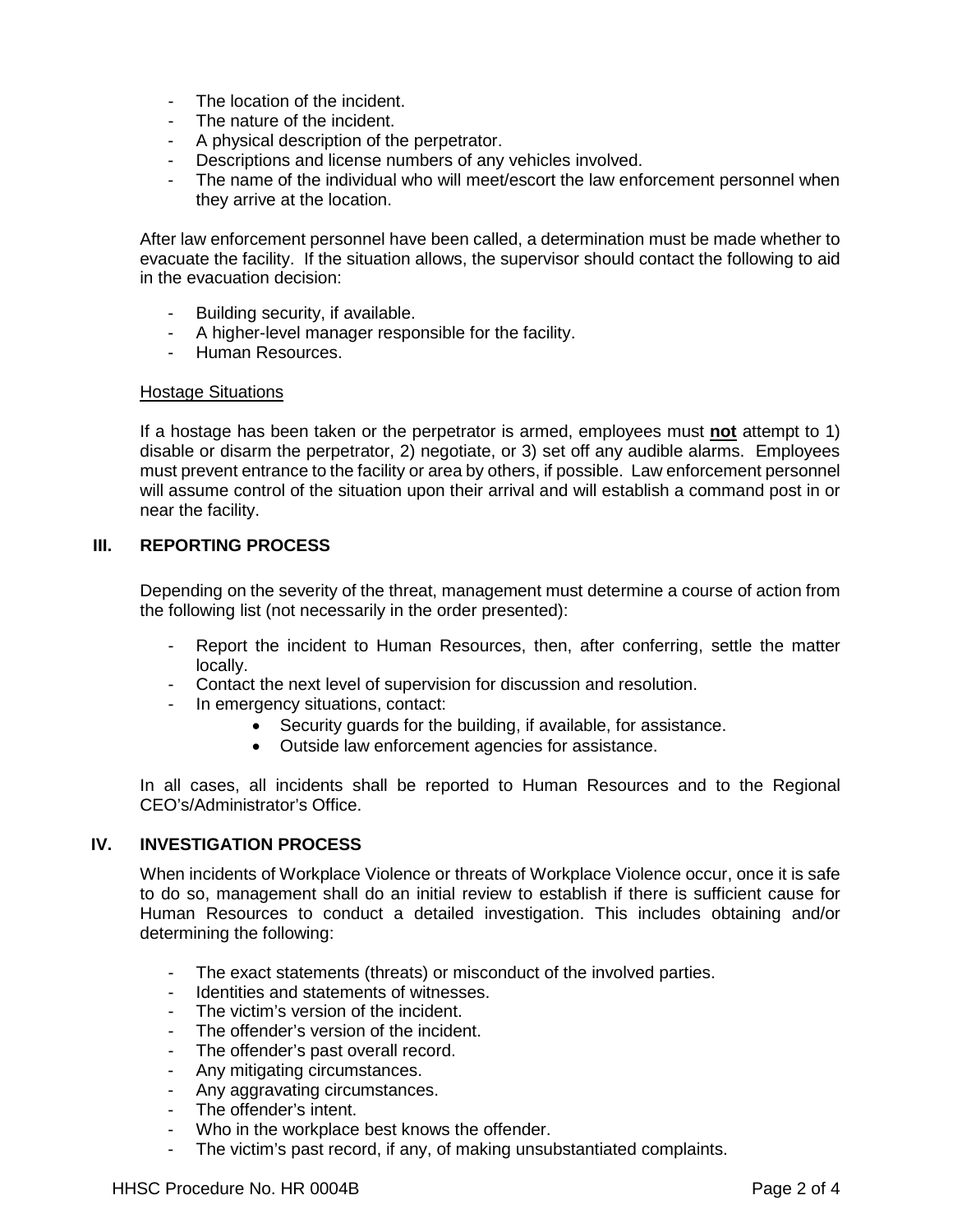- The overall context in which the statement and/or activity occurred.
- Any pertinent additional facts.

If any employee is suspended or terminated, his or her supervisor must retrieve all HHSC property in the employee's possession. The employee must be escorted off company property by management personnel.

# **V. REPORTS OF RETALIATION**

Reports of retaliation against an individual who has made a complaint of Workplace Violence or threats of Workplace Violence, has provided information related to such complaints, is a witness to instances of Workplace Violence or threats of Workplace Violence, or participated in an investigation of Workplace Violence or threats of Workplace Violence, shall be made in accordance with the reporting procedures in section III above.

# **VI. TRAINING**

HHSC's Workplace Violence policy includes training and education of leadership, staff, and licensed practitioners.

- A. Training is provided at the time of hire, annually, and whenever changes to the policy occur.
- B. Management will determine what aspects of training are appropriate for individuals based on their roles and responsibilities.
- C. The training will address prevention, recognition, response and reporting as follows:
	- Definition and examples of Workplace Violence
	- Education on the roles and responsibilities of leadership, clinical staff, security personnel, and external law enforcement.
	- Training and de-escalation, nonphysical intervention skills, physical intervention techniques, and response to emergency incidents.
	- The reporting process for Workplace Violence incidents.

### **VII. ANNUAL WORKSITE ANALYSIS**

HHSC will conduct an annual worksite analysis related to its Workplace Violence prevention program, and actions will be taken to mitigate or resolve the Workplace Violence safety and security risks based upon findings from the analysis. The annual worksite analysis will include a proactive analysis of the worksite, an investigation of HHSC's Workplace Violence incidents, and an analysis of how the program's policies and procedures, training, education and environmental design reflect best practices and conform to applicable laws and regulations.

### **VIII. RESPONSIBILITIES**

A. Regional CEO/Facility Administrator's Office

The Regional CEO/Facility Administrator's Office retains overall responsibility for administering this policy to ensure that it is consistently applied throughout HHSC's operations.